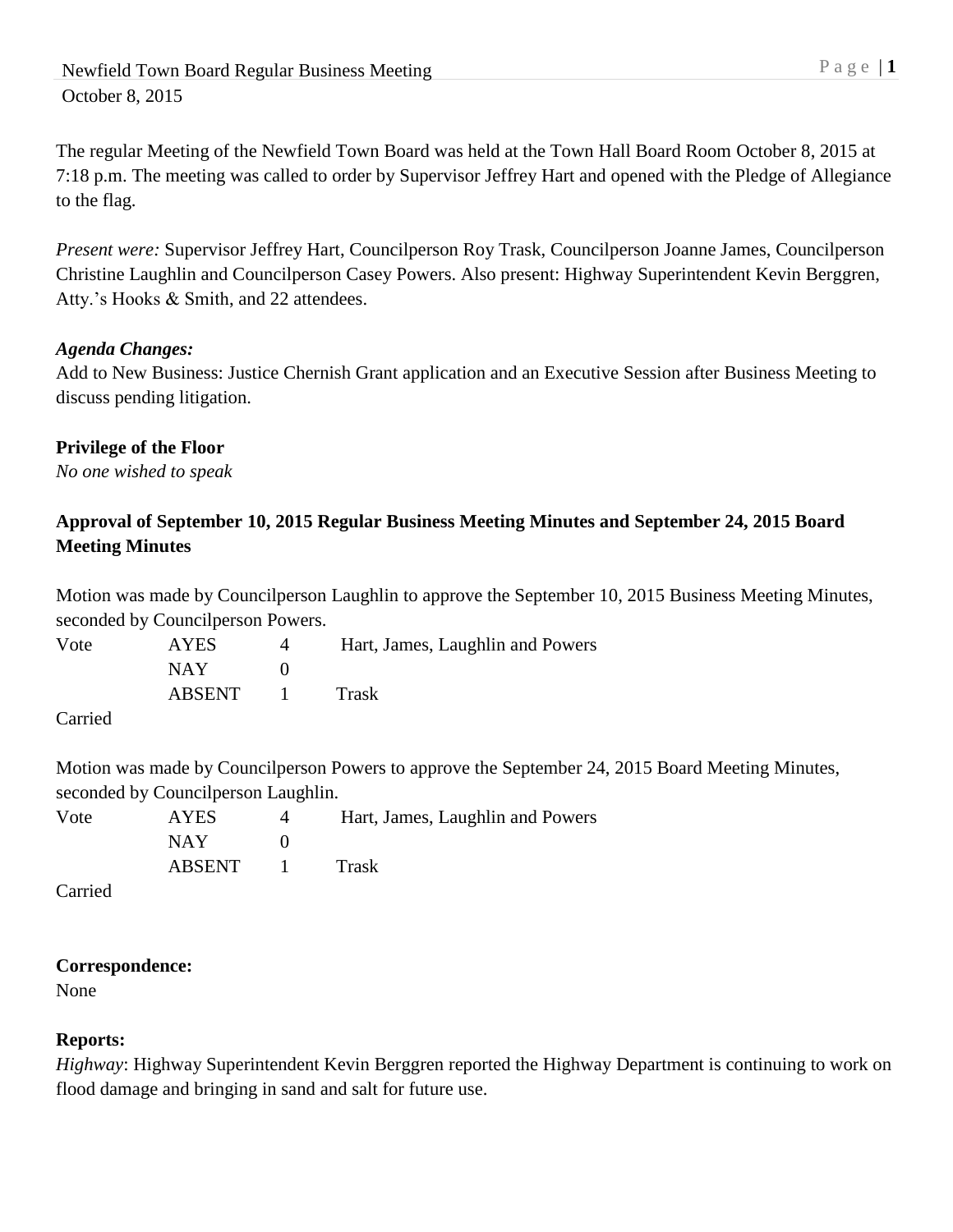*Water Sewer*: Superintendent Berggren reported that water meters had been read the week before.

*Recreation*: Recreation Director Reid Hoskins report was read by Supervisor Hart

*Code Enforcement*: Code Enforcement Officer Bill Baker was absent.

*Planning Board*: Karen Trask Planning Board Chairperson; reported that grant applications had been submitted to the Park Foundation and the Community Foundation of Tompkins County for land use education. Mrs. Trask also reported the Planning Board is moving forward looking for a consultant to help with land use education. She also added the Planning Board is still looking for new members.

*Cemetery Committee*: absent.

*Tompkins County Legislature Report*: Newfield Representative David McKenna stated that most of the budget presentations had been made and that drone legislation would be coming before the government operations committee.

*Supervisor*: Supervisor Hart reported that he and the Board Members had been meeting regularly with budget meetings and felt that the less than 1% tax cap would be difficult to stay within this year, but the he and the Board were trying. Supervisor Hart also commented he had met with LaBella Engineering regarding the sewer leach field expansion project. The Board has also been reviewing other options for health care employee benefits. Supervisor Hart, Councilperson Trask, Highway Superintendent Berggren and other neighboring municipalities met with Assemblywomen Lifton regarding assistance from the June flood damage. Newfield estimates over \$700,000 in damage.

### **New Business**

### *Mike Kobre- High Speed Internet Access*

Mr. Kobre came before the Newfield Town Board asking for Board support regarding high speed internet service to the outer portion of Van Kirk Road. Haefele TV from Spencer NY is willing to run fiber optics up Van Kirk Road to Irish Hill Road that would provide high speed internet, cable TV and phone to that neighborhood. Jeff Golden representing Haefele TV stated if the Town would sign an agreement with a nonfranchise agreement, Haefele would be willing to provide the families with high speed internet, cable TV and telephone. Supervisor Hart asked Atty. Smith to review the proposed contract for advisement, an answer to be determined at the October 22, 2015 meeting.

Justice Chernish requested the Town Boards support for a JCAP Grant for Courtroom security, Courtroom improvements and paperless technology.

### RESOLUTION 16-2015

WHEREAS, the justices of the Newfield Town Court have identified the need for improved courtroom security, better record-keeping through application of paperless technology, replacement of the old court bench as well as other related improvements, and

WHEREAS, the improvements have been identified by competitive estimates at a total cost not to exceed thirty thousand dollars (\$30,000.00) with no cost for this request to be borne by the Town, and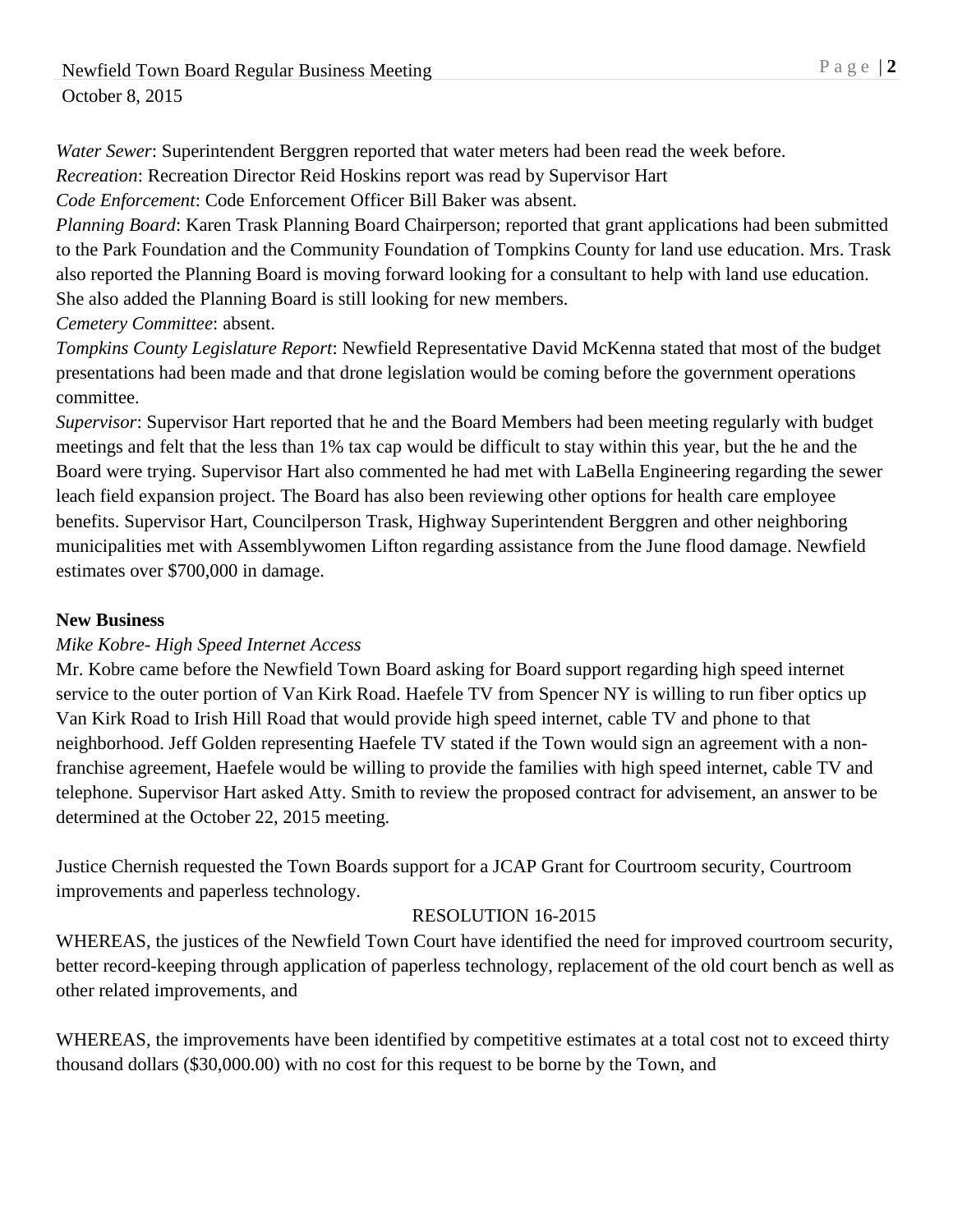# Newfield Town Board Regular Business Meeting P a g e | 3 October 8, 2015

WHEREAS, the justices wish to apply to the 2015-2016 New York State Justice Court Assistance Program for a grant to cover the cost of these improvements,

RESOLVED, that the Town Board approves this request and the application being made to the 2015-2016 New York State Justice Court Assistance Program.

Motion was made by Councilperson Laughlin to support the Newfield Town Court to submit the above mentioned grant application, seconded by Councilperson James.

| Vote                 | <b>AYES</b> | 4    | Hart, James, Laughlin and Powers |
|----------------------|-------------|------|----------------------------------|
|                      | NAY 1       |      |                                  |
|                      | ABSENT      | - 10 | Trask                            |
| $\sim$ $\sim$ $\sim$ |             |      |                                  |

Carried

#### **Old Business**

### *Dan Walker- LaBella Associates regarding the Water Tower Project*

Mr. Walker presented a cash flow analysis plan to the Board Members for the Water Tower projects on Van Kirk and Trumbulls Corners Roads. Mr. Walker stated the bid process will be held January to March and hopefully initially start construction April or May of 2016. Mr. Walker also added he would like to upgrade the water line from the proposed Van kirk Road tank to the Main Street intersection. He also felt in the long term the Town will need to be replacing water mains within the Town Water District, due to the age and deterioration of the pipes. Mr. Walker will have a design presentation at a November Board Meeting.

### *Discussion of the Noise Law*

Supervisor Hart commented on the process the Board had used in working on the proposed Noise Law. He also explained why decibel level reading was not listed in the proposed law. Councilperson James commented of the struggle of finding a solution that was the least restrictive but yet responsible legislation. The proposed law created an opportunity for law enforcement to make the determination of judgement. Councilperson Laughlin added that after Lieutenant Donahue came to speak to the Board Members, it became clear that what had been initially proposed would not work and how the Noise Law within the Town of Ithaca could work for Newfield. Councilperson Powers commented the Board had not wanted to see Newfield resident's activities or life style to change, but unfortunately there are those who are not considerate of their neighbors. The Town Board decided not to vote on the proposed Local Noise Law and will continue to work on a Local Noise Law. The Board asked for community input to help formulate a better law to help Newfield.

### **Approval of the Payment of the September 2015 Bills**

Motion was made by Councilperson Laughlin to approve the payments, seconded by Councilperson Powers. The Board authorized the payments of the following amounts: